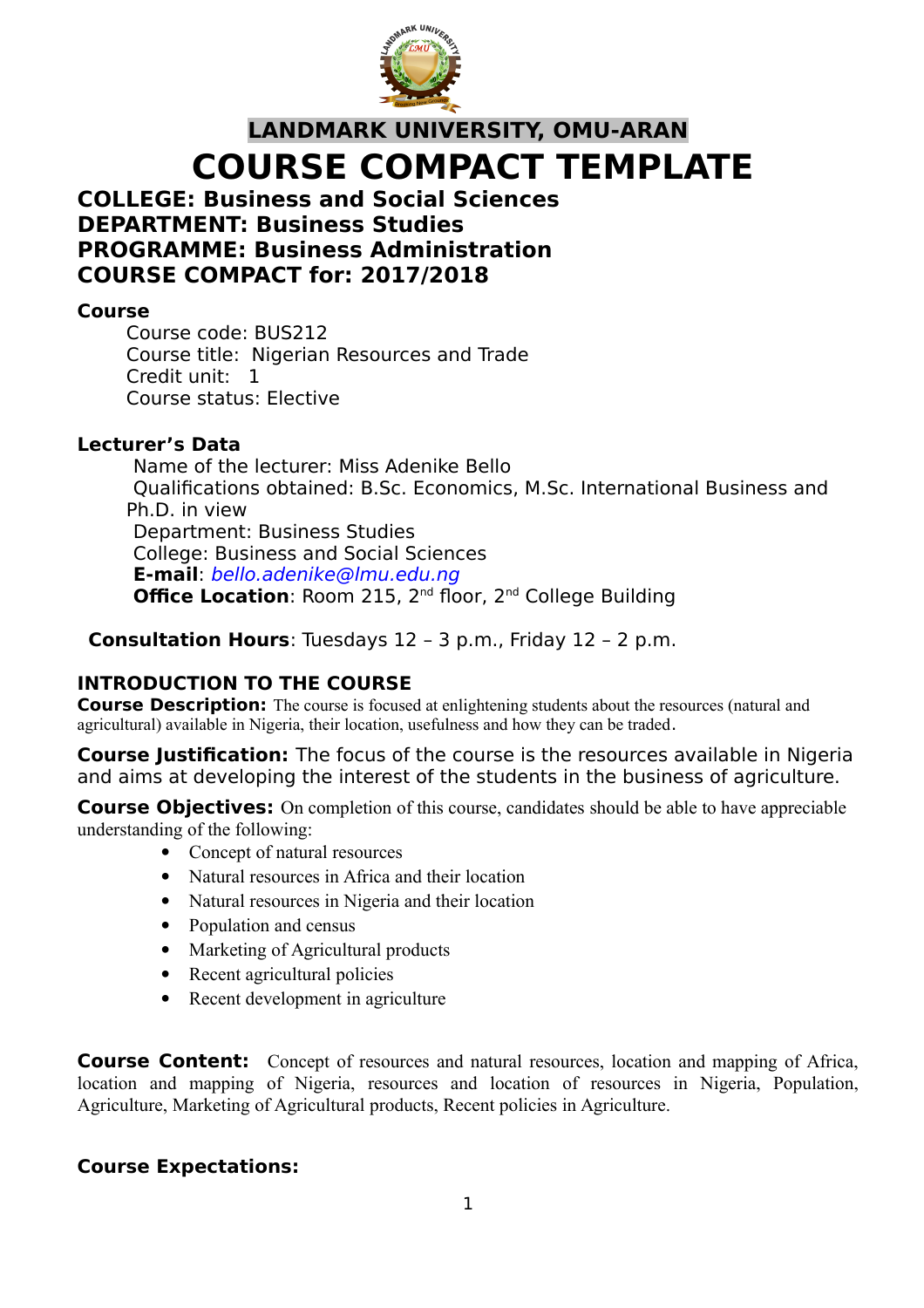| S/N | <b>GRADING</b>                | $SCORE(\%)$ |
|-----|-------------------------------|-------------|
|     | <b>Continuous Assessments</b> |             |
| 1.  | $\bullet$ C.AI                | 7%          |
|     | • C.All (Mid-Semester Test)   | 15%         |
|     | $\bullet$ C.Alll              | 8%          |
| 2.  | <b>Final Examination</b>      | 70%         |
| 3.  | Total                         | 100         |

#### **Course Delivery Strategies:**

To enjoy maximum delivery of this course, students will be encouraged to participate. Therefore, lecture and collaboration method will be adopted. Students will also work on term paper which will be presented in the class. The aim of this is to practice effective communication and demonstrate communication skills within themselves.

**Course Duration:** 

**1hr**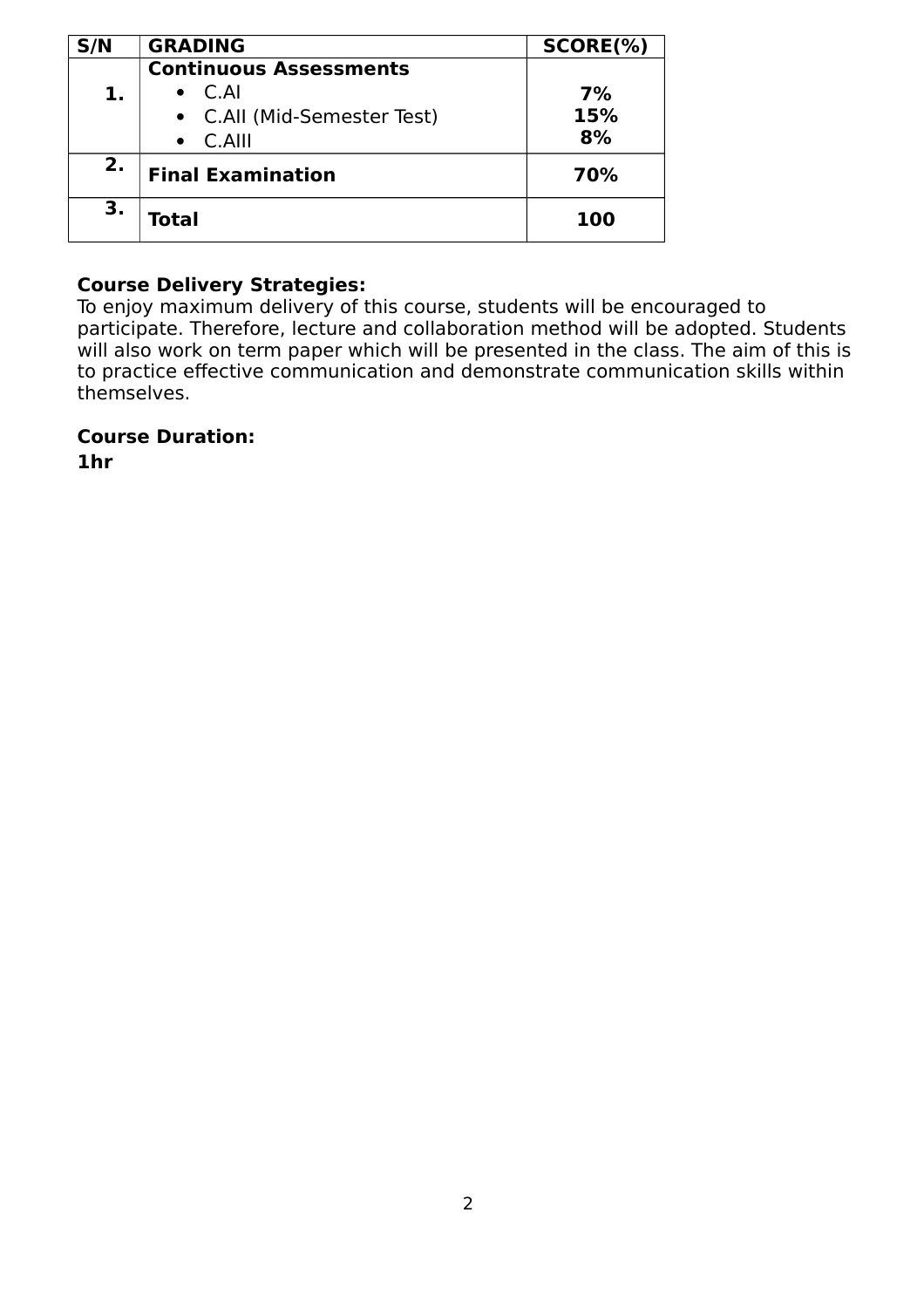# **LECTURE CONTENT**

## **Module 1**

## **Week 1 Topic: Nature of Resources**

**Objectives:** At the end of the lecture, students should be able to understand the following:

- Concept of Resources
- Definition of Resources
- Types of Resource

## **Description:**

**First hour:**

The first 45 minutes of lecture will be focused on the above course objectives. 15 minutes will be focused on question and answer

## **Study Question:**

1. With the aid of a diagram, describe the concept of resources

#### **Reading/ study List**

- 1. Olajide Oladele (2008). Nigerian Resources and Trade. Niyak Print and Publications
- 2. <http://nigeria.opendataforafrica.org/>
- 3. Documentary (Natural Resources of Africa- Uploaded via e-learning platform)

## **Module 1**

**Week II**

## **Topic: Mapping and Location of Africa and Nigeria**

**Objectives:** At the end of the lecture, students should be able to understand the following:

- Mapping & Location of Nigeria
- Natural Region of West Africa
- Location of Nigeria

## **Description:**

#### **First hour:**

The first 45 minutes of lecture will be focused on the above course objectives. 15 minutes will be focused on question and answer

## **Study Question:**

In your own words, give a vivid description of the location of Nigeria.

#### **Reading/ study List**

- 1. Olajide Oladele (2008). Nigerian Resources and Trade. Niyak Print and Publications
- 2. Documentary (Introduction, Location and Boundaries Africa. Uploaded on elearning platform)

#### **Module 2 Week III & IV**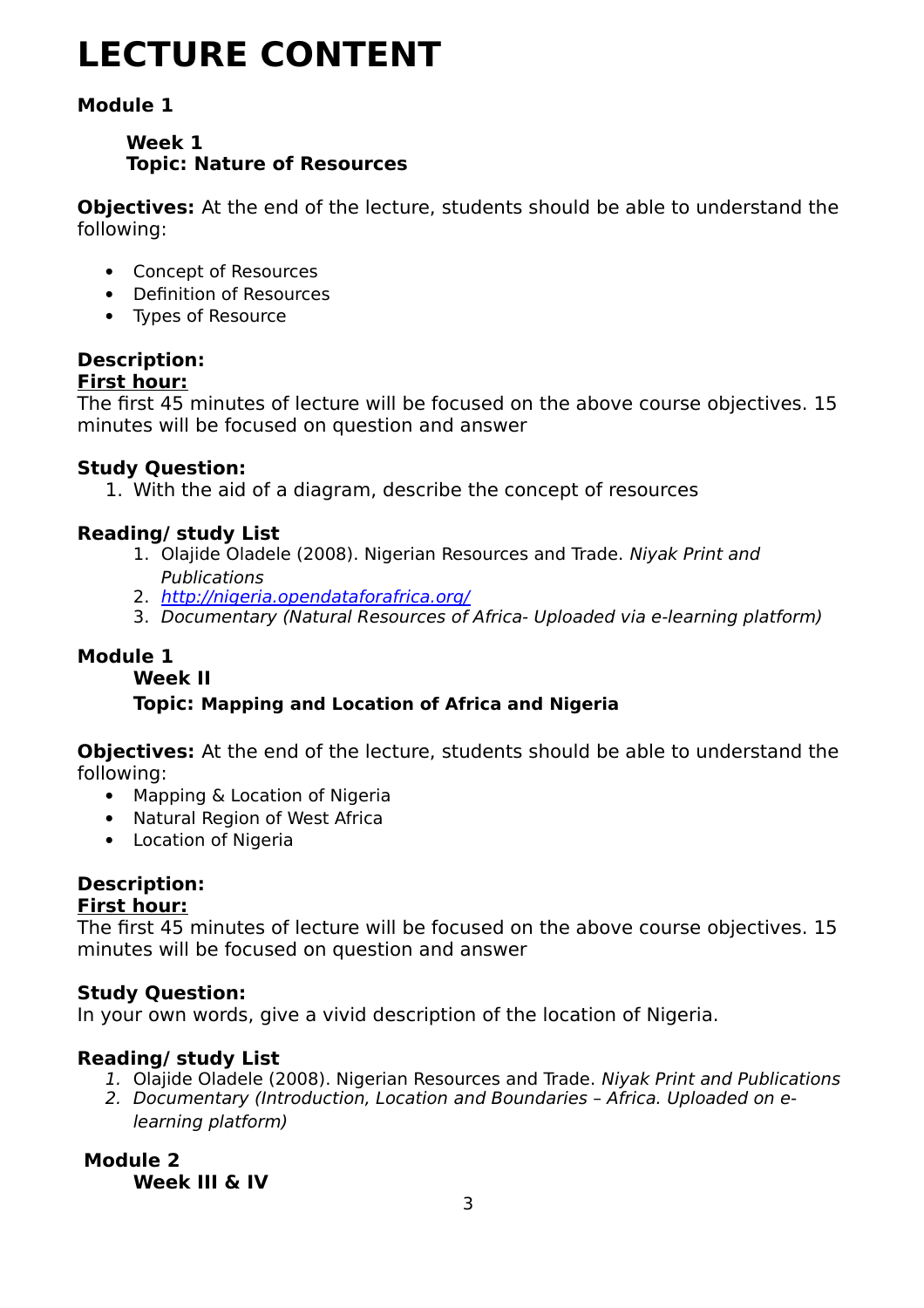#### **Topic: Natural Resources in Nigeria**

**Objectives:** At the end of the lecture, students should be able to understand the following

- Land Resources & Forest Resources
- Area& Utilization
- Importance, Problem and Solutions

## **Description**

#### **First hour:**

The first 45 minutes of lecture will be focused on the above course objectives. 15 minutes will be focused on question and answer

#### **Study Question:**

Discuss the types and usefulness and problems of forest resources in Nigeria

#### **Reading List**

- 1. Olajide Oladele (2008). Nigerian Resources and Trade. Niyak Print and Publications
- 2. Natural Resources of Africa (VIDEO)

#### **Module 3**

#### **Week V**

#### **Topic: Population**

**Objectives:** At the end of the lecture, students should be able to understand the following:

- Origin of population
- Factors of population
- Population census

#### **Description:**

#### **First hour:**

The first 45 minutes of lecture will be focused on the above course objectives. 15 minutes will be focused on question and answer

#### **Study Question:**

1. In your own words, trace the origin of population

#### **Reading List**

1. Olajide Oladele (2008). Nigerian Resources and Trade. Niyak Print and Publications

#### **Module 3**

#### **Week VI**

#### **Topic: Population (II)**

At the end of the lecture, students should be able to understand the following

- Characteristics of Population
- National population commission
- Objectives of establishing NPC

## **Description:**

#### **First hour:**

The first 45 minutes of lecture will be focused on the above course objectives. 15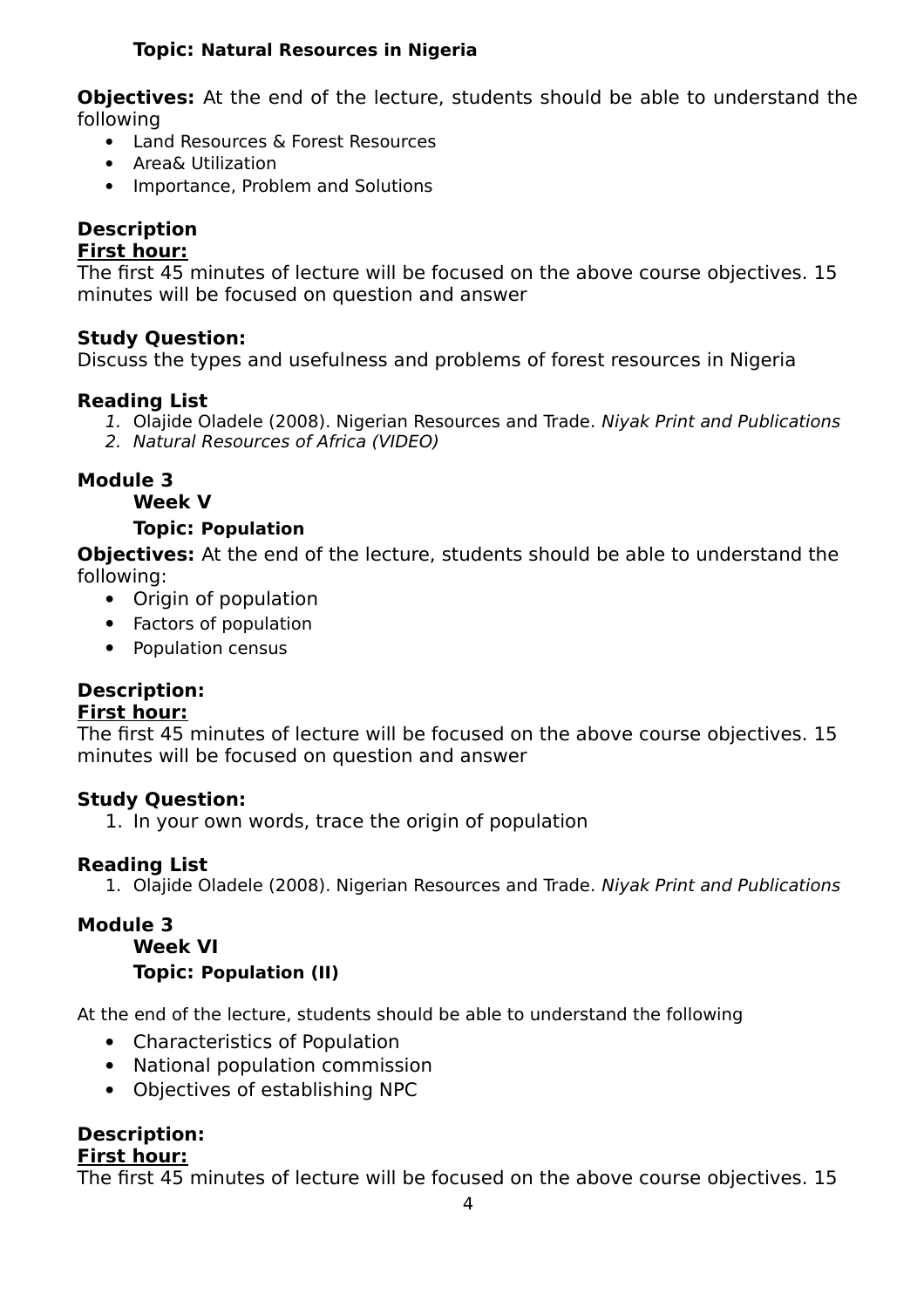minutes will be focused on question and answer

#### **Study Question:**

- 1. Discuss the objectives for establishing NPC
- 2. Discuss the characteristics of population

#### **Reading List**

1. Olajide Oladele (2008). Nigerian Resources and Trade. Niyak Print and Publications

#### **Module 3**

**Week VII Topic: Population (III)**

**Objectives:** At the end of the lecture, students should be able to understand the following

- Characteristics of good census
- Errors made during census
- Under and over population
- Problem of population in Nigeria

## **Description:**

#### **First hour:**

The first 45 minutes of lecture will be focused on the above course objectives. 15 minutes will be focused on question and answer

#### **Study Question:**

- 1. Distinguish between a good and bad census
- 2. How can you control the problem of under population in Nigeria?

#### **Reading List**

1. Olajide Oladele (2008). Nigerian Resources and Trade. Niyak Print and Publications

#### **Module 4**

#### **Week VIII**

## **Topic: Agricultural practices and its recent development in Nigeria (I)**

**Objectives:** At the end of the lecture, students should be able to understand the following

- Concept of Agriculture
- Importance and problems of Agriculture in Nigeria

## **Description:**

#### **First hour:**

The first 45 minutes of lecture will be focused on the above course objectives. 15 minutes will be focused on question and answer

#### **Study Question:**

- 1. Discuss the concept of Agriculture
- 2. Discuss the problems of Agriculture in Nigeria

#### **Reading List**

- 1. Olajide Oladele (2008). Nigerian Resources and Trade. Niyak Print and Publications
- 2. Documentary (Big Story Focus On Agriculture Value Chain In Nigeria Pt 1)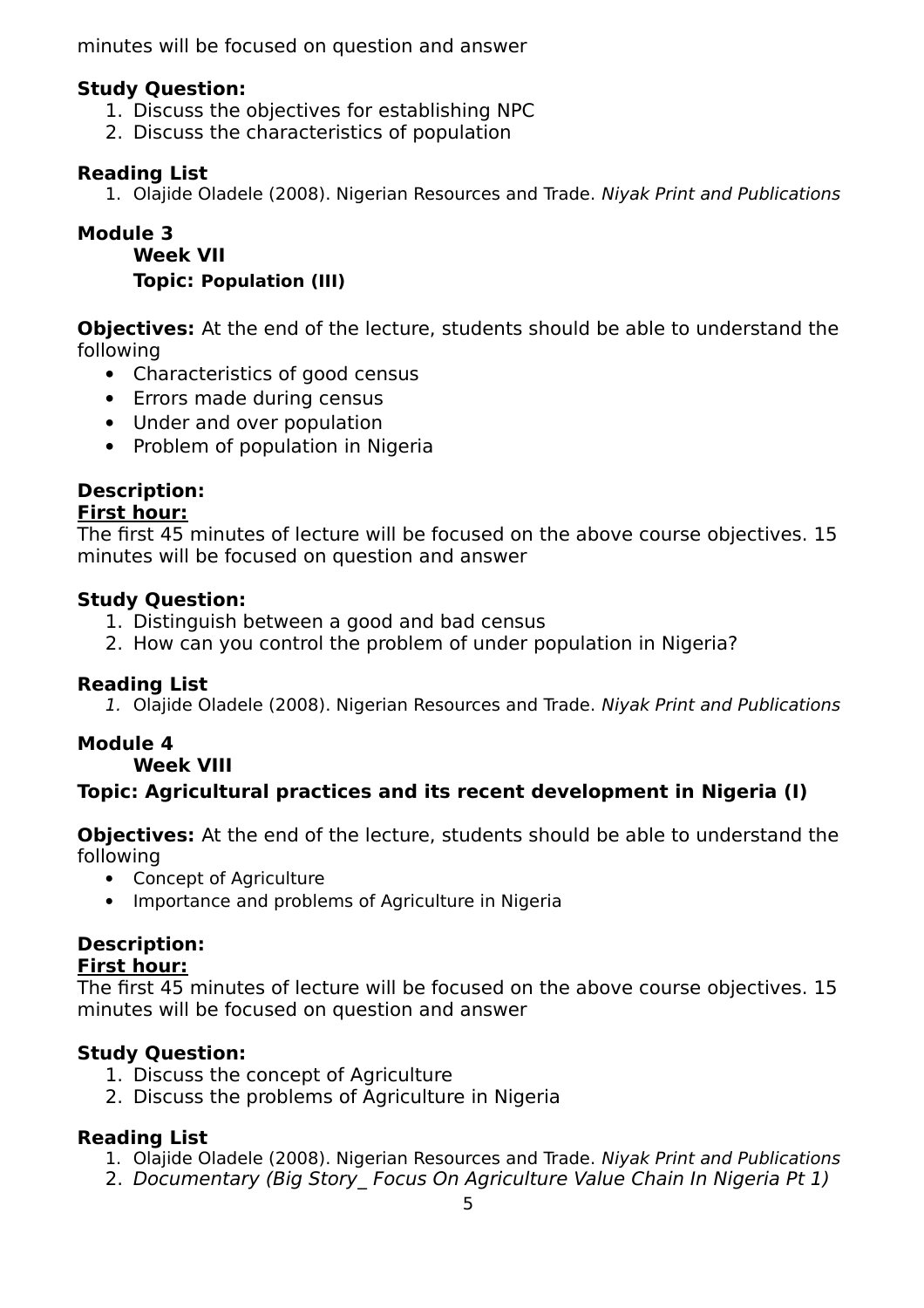## **Module 4**

**Week IX**

**Topic: Agricultural practices and its recent development in Nigeria (II)**

**Objectives:** At the end of the lecture, students should be able to understand the following

Various development policies of Agriculture till date

## **Description:**

#### **First hour:**

The first 45 minutes of lecture will be focused on the above course objectives. 15 minutes will be focused on question and answer

#### **Study Question:**

1. Describe at least two development polices of Agriculture in Nigeria up till date

## **Reading List**

- 1. Olajide Oladele (2008). Nigerian Resources and Trade. Niyak Print and Publications
- 2. Documentary (Big Story\_ Focus On Agriculture Value Chain In Nigeria Pt 1)
- 3. Documentary (GROWING NIGERIA A Rice Revolution)
- 4. Documentary (Understanding Nigeria's Rice Revolution)

## **Module 5**

#### **Week X**

## **Topic: Agricultural practices and its recent development in Nigeria (II)**

**Objectives:** At the end of the lecture, students should be able to understand the following

- Discuss the recent rice farming revolution in Nigeria
- Understand the various input by the government for the development of rice farming

## **Description:**

## **First hour:**

The first 45 minutes of lecture will be focused on the above course objectives. 15 minutes will be focused on question and answer

## **Study Question:**

- 1. Discuss contribution of rice revolution to Nigerian economy
- 2. Discuss the rice revolution in Nigeria

## **Reading List**

- 1. Olajide Oladele (2008). Nigerian Resources and Trade. Niyak Print and Publications
- 2. Documentary (Big Story Focus On Agriculture Value Chain In Nigeria Pt 1)
- 3. Documentary (GROWING NIGERIA\_A Rice Revolution)
- 4. Documentary (Understanding Nigeria's Rice Revolution, )
- 5. Documentary (Rice Farming Is Most Profitable In Nigeria Today Akinwunmi Part1, Rice Farming Is Most Profitable In Nigeria Today - Akinwunmi Part2, Rice Farming Is Most Profitable In Nigeria Today - Akinwunmi Part3,

#### **Module 5 Week XI**